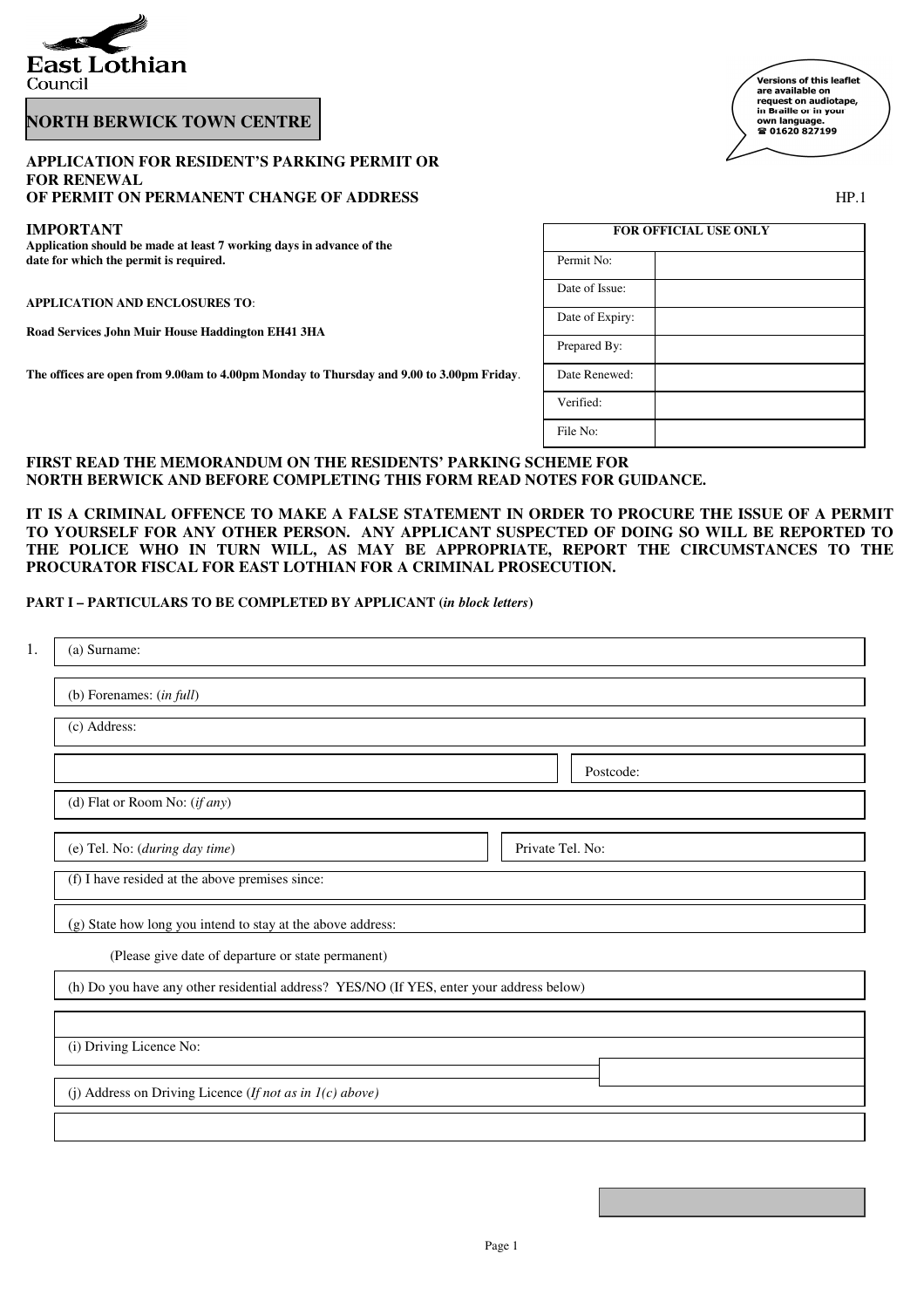#### **PART II – PARTICULARS OF VEHICLE KEPT AND USED BY APPLICANT (NB- please show one vehicle only on this form. The Order empowers the Council to grant a permit to a resident in respect of a specified vehicle or vehicles, the registration mark (s) of which must be shown on the permit).**

| ۷. | (a) Vehicle Registration Mark: |
|----|--------------------------------|
|----|--------------------------------|

#### (b) Make, Model, Colour:

(c) Name and Address of Registered Keeper:

#### (Copy from Vehicle Reg Document):

(d) Is the vehicle kept and used by you? YES/NO

| (e) If a goods vehicle, is it more than 2.3 metres $(7'6'')$ in height? YES/NO |  |  |  |
|--------------------------------------------------------------------------------|--|--|--|
|--------------------------------------------------------------------------------|--|--|--|

(f) Will the vehicle be in your Possession for a limited period only? YES/NO

If YES, state period:

(g) Does the vehicle display a Valid Excise Licence? YES/NO

If NO, state reason

#### **PART III –ENCLOSURES**

| State Date from which Permit is required |          |                              |                            |
|------------------------------------------|----------|------------------------------|----------------------------|
| I enclose as requested:                  |          | Tick box<br>Where applicable | <b>FOR OFFICE USE ONLY</b> |
| Proof of Residence                       | (Note 1) |                              |                            |
| Driving Licence                          | (Note 1) |                              |                            |
| <b>Vehicle Registration Document</b>     | (Note 3) |                              |                            |
| Letter from the Company                  | (Note 3) |                              |                            |
| Other (Please specify)                   |          |                              |                            |

#### **PART IV – PLEASE SIGN THE DECLARATION**

## **NOTE - A FALSE STATEMENT COULD LEAD TO A CRIMINAL PROSECUTION**

I declare that (i) I am solely or mainly resident at the address shown at Part I and that the motor vehicle described in Part II is kept and used by me (ii) that the information given in this application is correct and that neither I nor the vehicle described above already hold a valid parking permit issued by the East Lothian Council or any other Authority. I further declare I have read the notes and understand that making a false statement to procure a permit is a serious criminal offence. I understand that if , during the currency of any permit, I cease to be solely or mainly resident at the address declared above or that I cease to be the keeper and user of the vehicle specified above I am required to return the permit and that it will be a criminal offence for me to fail to do so.

 East Lothian is required by law to protect the public funds it administers and participates in exercises to promote the proper spending of public money. It will share information you provide to us with other bodies responsible for auditing or administering public funds in order to prevent and detect fraud.

For further information, see www.eastlothian.gov.uk/datasharing

 $(Applicant only)$  | Date: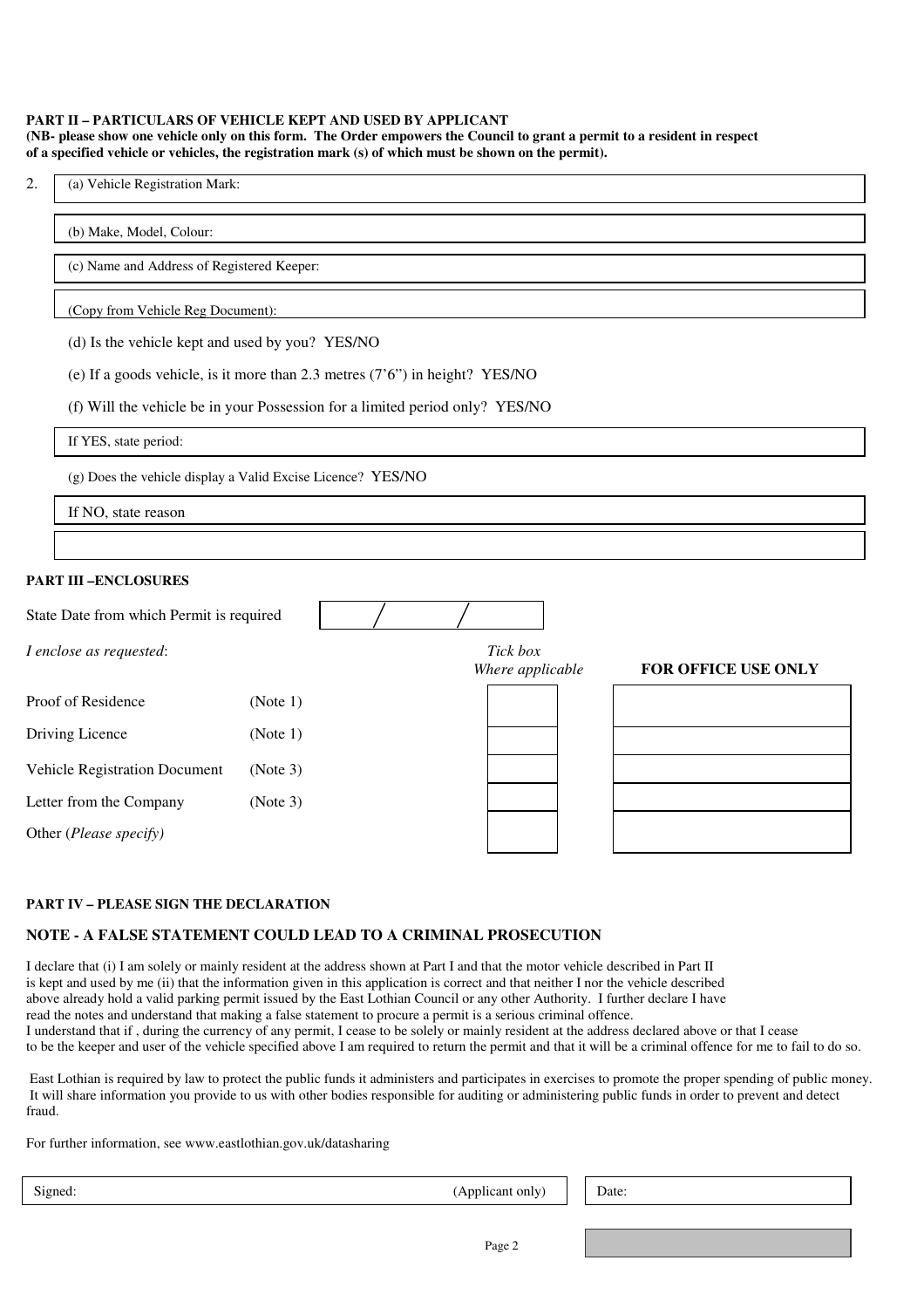## **NOTES FOR THE GUIDANCE OF APPLICANTS**

## **GENERAL INFORMATION**

Residents who own passenger vehicles, motor cycles or invalid carriages are eligible for a permit. A "vehicle" owned by a resident for this purpose is (a) a passenger vehicle constructed or adapted solely for the carriage of not more than twelve passengers (exclusive of the driver), and their effects and not drawing a trailer, (b) a goods vehicle neither exceeding 2.3 metres (7'6") in height, nor drawing a trailer, (c) a motor cycle, or (d) a mechanically propelled invalid carriage. Individual allocation of specific parking places is not permitted by the Order. **Residents displaying valid permits are able to park on the northern side of Forth Street only, without being subject to the displayed time limit. It is an offence to park in Forth Street for longer than 90 minutes at any one time during the controlled hours without displaying a valid permit. The controlled hours are 08:30 hrs – 17:30 hrs daily.** 

#### **1. DEFINITION OF "RESIDENT" AND PROOF OF RESIDENCE TO BE SUPPLIED**

To qualify for residents' parking facilities you must be solely or mainly resident at the above address shown on Part I being premises located in roads specified in the Order. **YOU MUST PRODUCE A CURRENT DRIVING LICENCE** or Photocopy thereof AND some further proof of your residence, ie community charge reference number, council or housing rent card, medical card, mortgage agreement (dated within the last three months and **NOT** A mortgage offer), child benefit or pension book, alien registration card of firearms certificate. The Council **does NOT** accept credit card statements, handwritten tenancy agreements, household bills, general correspondence, rail cards, library cards, envelopes, credit cars or bank statements. IN ADDITION, THE COUNCIL WILL EXPECT YOUR NAME AND ADDRESS, AS SHOWN IN PART I TO APPEAR IN THE CURRENT COMMUNITY CHARGE PUBLIC **REGISTER** 

THE COUNCIL WILL NOT ISSUE A PERMIT UNTIL THEY ARE FULLY SATISFIED THAT YOU ARE A "RESIDENT" INTERMS OF THE ORDER. THE COUNCIL MAY REQUIRE YOU TO PRODUCE ADDITIONAL EVEIDENCE THAT YOU ARE A RESIDENT BEFORE YOUR APPLICTION IS PROCESSED.

Under the terms of the Order, the Council must be satisfied that an applicant is a GENUINE resident. If you do not have any of the above-mentioned documents you should contact the Head of transportation BEFORE submitting this form.

## **2. DEFINITION OF "OWNER"**

In relation to a vehicle, this means the person by whom such a vehicle is kept and used. The vehicle need not necessarily be registered in the applicant's name but it should be understood that the residents' parking scheme is designed to assist residents who live in the controlled area and who keep and use vehicle(s) habitually under their charge and control and who require to park in the area because they are resident there.

#### **3. ENCLOSURES REQUIRED FOR YOUR VEHICLE YOU MUST PRODUCE THE ORIGINAL VEHICLE REGISTRATION DOCUMENT (VRD) OR A PHOTOCOPY THEREOF, HOWEVER:**

a) If the vehicle is **not registered** in your name the **declaration on form HP.4** must be completed by the registered keeper. **In addition** the **Vehicle Registration Documen**t or a **photocopy** thereof **must be produced** with this **completed form**.

## **OR**

b) If your vehicle is "**owned**" by a **leasing or hire company**, the **lease/hire agreement** is required. If the vehicle is **not** leased or hired to you personally, the **lessee or hirer** must complete **Form HP.4**.

N.B – If the VRD is not available (eg in case or a recent change of vehicle ownership), a garage bill of sale/invoice, or an insurance cover note, specifying the vehicle registration mark and your name or that of your company, will be acceptable. Where the VRD cannot be produced at the time of the application, a TEMPORARY permit may be granted. Until the VRD can be produced the Council will not process any further application.

## 4. **DIFFICULTIES WITH VEHICLE REGISTRATION DOCUMENT**

In the case of a **LOST/DEFACED VRD**, a V62 form may be obtained from any **Post Office**, completed and forwarded to **DVLC**, Swansea by you. In this case a temporary permit may be obtained.